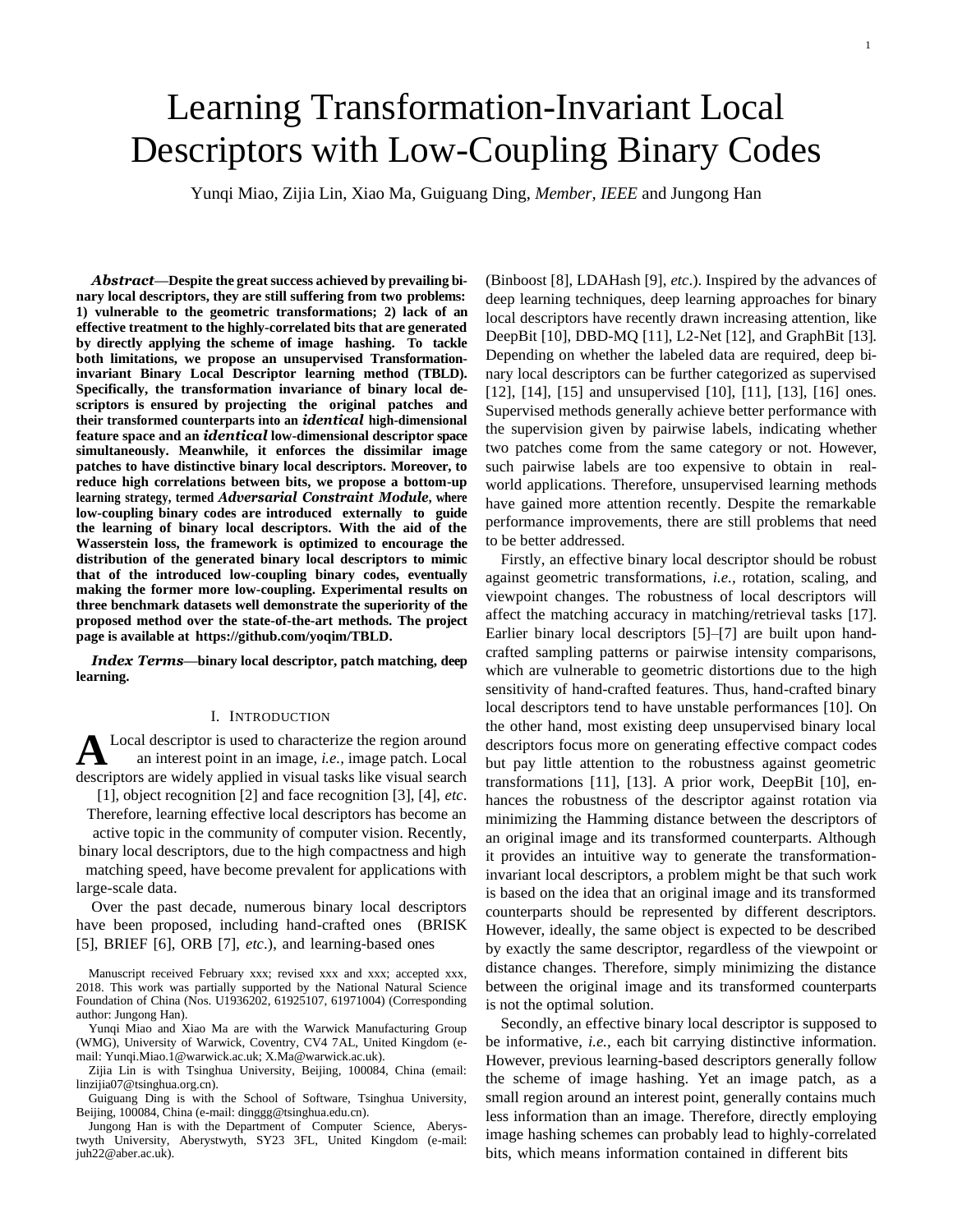

Fig. 1. The pipeline of the proposed TBLD. Firstly, patches from the "Original set" are augmented by rotating and scaling to build "Transformed sets". Then visual features of the image patches from the "Original set" and "Transform sets" are extracted from the VGG16 network. Subsequently, visual features are encoded by a *Transformation-invariant Feature Encoder* to obtain high-dimensional transformation-invariant features. On top of that, transformation-invariant binary local descriptors are obtained by *Binary Descriptor Generator*. *f* , *d* denote the dimension of high-dimensional transformation-invariant features and binary local descriptors, respectively. *N* is the number of training samples. Additionally, an *Adversarial Constraint Module* (ACM) is introduced to reduce bit correlations.

can be redundant during encoding. That would make the learned descriptor not compact enough. To explain the problem of correlated bits, we first evaluate the average amount of information conveyed by image patches and images with *Shannon entropy*. Then, we derive hash codes and binary local descriptors from images and patches, respectively, with two popular hashing methods: DeepBit [10] and Bi-half Net [18]. Later, we compare the correlations between bits under different code length settings with mean Absolute Correlations (mAC), which indicates the average correlation between bits. A higher mAC means a higher bit correlations. Details of mAC could be found in Section IV-D2. Specifically, the same number of images and image patches are randomly selected from an image dataset (CIFAR10 [19]) and an image patch dataset (Brown [20]) and are resized to the same size. The average Shannon entropy and mAC scores are illustrated in Table I. Seen from the results, the mAC scores under 32 bits and 64 bits settings are given by DeepBit since both source code and trained models are provided. The mAC scores under 128 bits and 256 bits settings are obtained by reproducing Bihalf Net based on the provided source code. Table I clearly demonstrates that images, with a higher average Shannon entropy, generally carry more complex information than image patches. When image hashing schemes are directly employed to derive binary local descriptors, the average correlations between bits exceed that of images by 1.17%, 3.22%, 9.9% and 10.13% under 32, 64, 128 and 256 bits settings in terms of mAC scores, respectively. Strong correlations between bits will undoubtedly deteriorate the representability of local descriptors [15], [21]. To mitigate the problem, most existing deep learning based works enforce the bits of binary local descriptors to be evenly distributed [10], [13], [22], which is performed on each training batch. However, such batch-

#### TABLE I COMPARISON OF THE AVERAGE SHANNON ENTROPY BETWEEN IMAGES AND IMAGE PATCHES, AND THAT OF MEAN ABSOLUTE CORRELATIONS (MAC) (%) BETWEEN CORRESPONDING HASH CODES AND BINARY DESCRIPTORS, UNDER DIFFERENT CODE LENGTH SETTINGS.

|         | Entropy | mAC  |         |                   |                              |  |  |
|---------|---------|------|---------|-------------------|------------------------------|--|--|
|         |         | bits | 64 bits | $28 \text{ bits}$ | $256 \overline{\text{bits}}$ |  |  |
| Images  | 9.21    | 4.16 | 4.95    | 5.67              | 6.04                         |  |  |
| Patches | 4.28    | 5.39 | 8.17    | 15.57             | б.                           |  |  |

based constraints generally suffer from a problem that the data distribution of a single batch cannot well represent that of the whole dataset due to the limited number of samples within a batch.

To tackle both limitations, in this paper, we propose a novel *Transformation-invariant Binary Local Descriptor* learning method (TBLD), which is trained in an unsupervised manner. The pipeline of TBLD is illustrated in Fig. 1. Specifically, it takes the "Original set" and "Transformed sets" as input. The former consists of the original image patches from the dataset, while the latter is built by rotating and scaling the original image patches. The framework aims to derive transformationinvariant and low-coupling binary local descriptors.

To generate transformation-invariant binary local descriptors, visual features extracted from original image patches and their transformed counterparts are enforced to be projected into an identical Euclidean subspace and an identical Hamming subspace simultaneously. Meanwhile, the distinctiveness between binary local descriptors of dissimilar image patches are maximized. To achieve that, instead of utilizing two separate terms during the optimization, an integrated loss term, the contrastive loss [23], is introduced here to propagate the neighboring structures of data from a high-dimensional feature space to a low-dimensional descriptor space. As a departure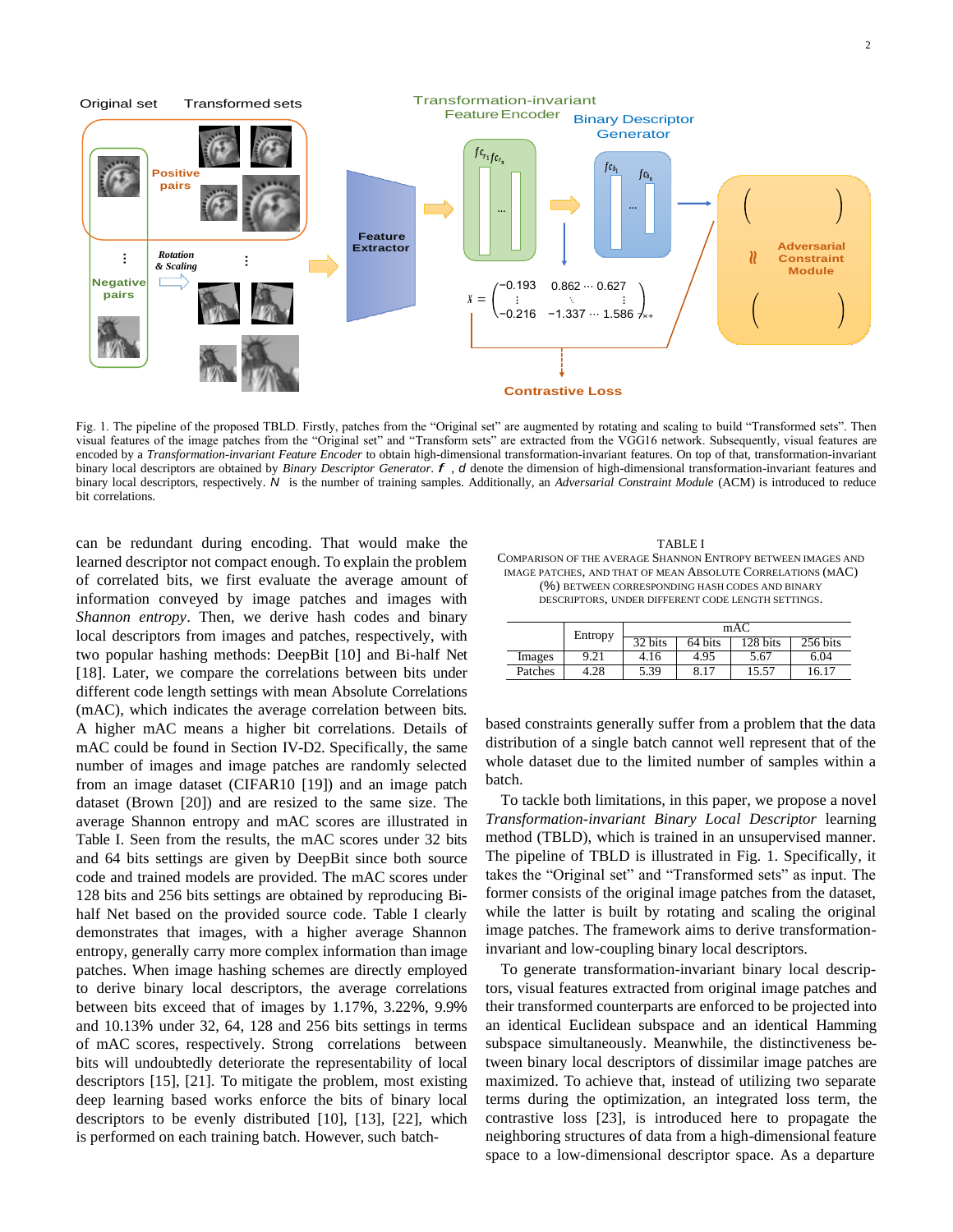from [23], where ALL the transformed samples within a training batch are employed as negative samples, we here propose a *Negative Pairs Selection Strategy* to adaptively select "Negative pairs" for each image patch during the training. By doing so, similar image patches from the same batch will form only ONE negative pair with a given image patch, instead of multiple negative pairs, thus dramatically reducing the computational costs. To the best of our knowledge, the contrastive loss is, for the first time, applied in the binary local descriptor learning work.

In the meantime, to reduce bit correlations, instead of manually imposing deterministic regularization terms on a batch of binary local descriptors, low-coupling binary codes are introduced externally here to guide the learning of binary local descriptors. Specifically, an *Adversarial Constraint Module*  (ACM), which adopts the scheme of generator-discriminator, is adopted. The Wasserstein loss employed in the *Discriminator* minimizes the distributional discrepancy between the binary local descriptors generated by the framework and the introduced low-coupling binary codes. Although the proposed bottom-up learning strategy is employed at the batch level as the most correlations regularizers do, the optimization of *Discriminator* is an accumulated result of all previous batches, meaning that the adopted adversarial regularization is not restricted to the number of samples within a batch.

In summary, the contributions made in our work are mainly three-fold:

- *•* An unsupervised binary local descriptor, which unites transformation-invariant and low-coupling properties, is proposed. To ensure the transformation invariance of binary local descriptors, the contrastive loss is, for the first time, applied in the learning of binary local descriptors. Instead of involving a large number of negative samples, a *Negative Pairs Selection Strategy* is proposed to selectively pick up a portion of "Negative pairs" for each training batch.
- *•* We highlight the problem of the high correlations between bits in binary local descriptors when directly applying image hashing methods. To tackle that, we introduce a bottom-up learning strategy, termed *Adversarial Constraint Module* (ACM). Low-coupling binary codes generated externally are employed to guide the learning of binary local descriptors by minimizing their Wasserstein distances. This, by all means, is distinct from existing methods that simply using a hard threshold to enforce each bit to be evenly-distributive.
- *•* Experimental results on three benchmark datasets show that our proposed descriptor surpasses existing binary descriptors by a clear margin in various visual tasks.

## II. RELATED WORK

#### *A. Binary Local Descriptors*

*1) Hand-crafted binary local descriptors:* Binary local descriptors have attracted much attention due to their high matching efficiency over the past decade. Early binary local descriptors are typically hand-crafted and rely on intensity comparisons with a predefined pattern, like BRIEF [6], BRISK

[5], and ORB [7], *etc*. These descriptors perform a set of pairwise intensity comparisons within image patches to generate compact binary codes.

However, manually predefined sampling modes and intensity comparisons are sensitive to the geometric transformations and distortions on the original images, thereby leading to unstable performance.

*2) Learning-based binary local descriptors:* Later on, inspired by learning to hash methods for image retrieval [4],

[24], learning-based binary local descriptors appeared [8], [9]. For instance, LDAHash [9] jointly minimizes the intraclass covariance of the descriptors and maximizes the interclass covariance with Linear Discriminant Analysis (LDA), to produce a binary string from a SIFT descriptor. Binboost [8] aims to learn the illumination and viewpoint invariant binary descriptors with each bit being computed by a boosted binary

hash function, which achieves state-of-the-art performance on patch matching task. However, these methods generally adopt simple binary intensity tests and thus are incapable of describing the domain-specific features of image patches [25].

Inspired by the advances in deep learning based image hashing approaches [22], [26], deep learning based binary descriptors have become dominant, which can be further categorized into supervised ones [12], [14], [15], [27] and unsupervised ones [10], [11], [13]. Supervised methods, which rely on the pair-wise/triplet-wise similarity labels of image patches to learn the descriptors, generally achieve better performance. L2-Net [12] is an end-to-end local descriptor learning framework, which preserves the neighboring relationship between matching pairs by enforcing the corresponding descriptors to be the nearest neighbors. On top of that, HardNet [14] maximizes the distance between matching pairs and the closest nonmatching sample in a training batch, which extends the pairwise mining strategy to triplet-wise one. CDbin [15] proposes a lightweight Convolutional Neural Network (CNN) to learn

binary local descriptors, where the neighboring relationship of data is preserved and the bit information is enriched. Apart from learning from pair/triplet similarity labels, DOAP [27]

proposes a novel list-wise learning-to-rank formulation for learning local feature descriptors, which directly optimizes a ranking-based retrieval performance metric, *i.e.,* Average

Precision. Considering that annotated labels are expensive to

obtain, supervised methods can probably be unfavorable in real-world applications.

Recently, unsupervised binary local descriptors [10], [11], [13], which do not require pair-wise similarity labels, have gained increasing attention. Existing works improve the representability of binary local descriptors from mainly two aspects: 1) enhancing the robustness to geometric transformations; 2) enriching the embedded information via reducing the bit correlations. For the former, DBD-MQ [11] enhances the quality of binary descriptors by applying a data-dependent binarization strategy. A K-AutoEncoders network is trained along with the holistic features to classify bits into the  $0/1$  categories with the minimal reconstruction error. Such a distribution strategy delivers stronger robustness, since bits from similar holistic features are more likely to be quantized into the same binary codes. Aside from improving the binarization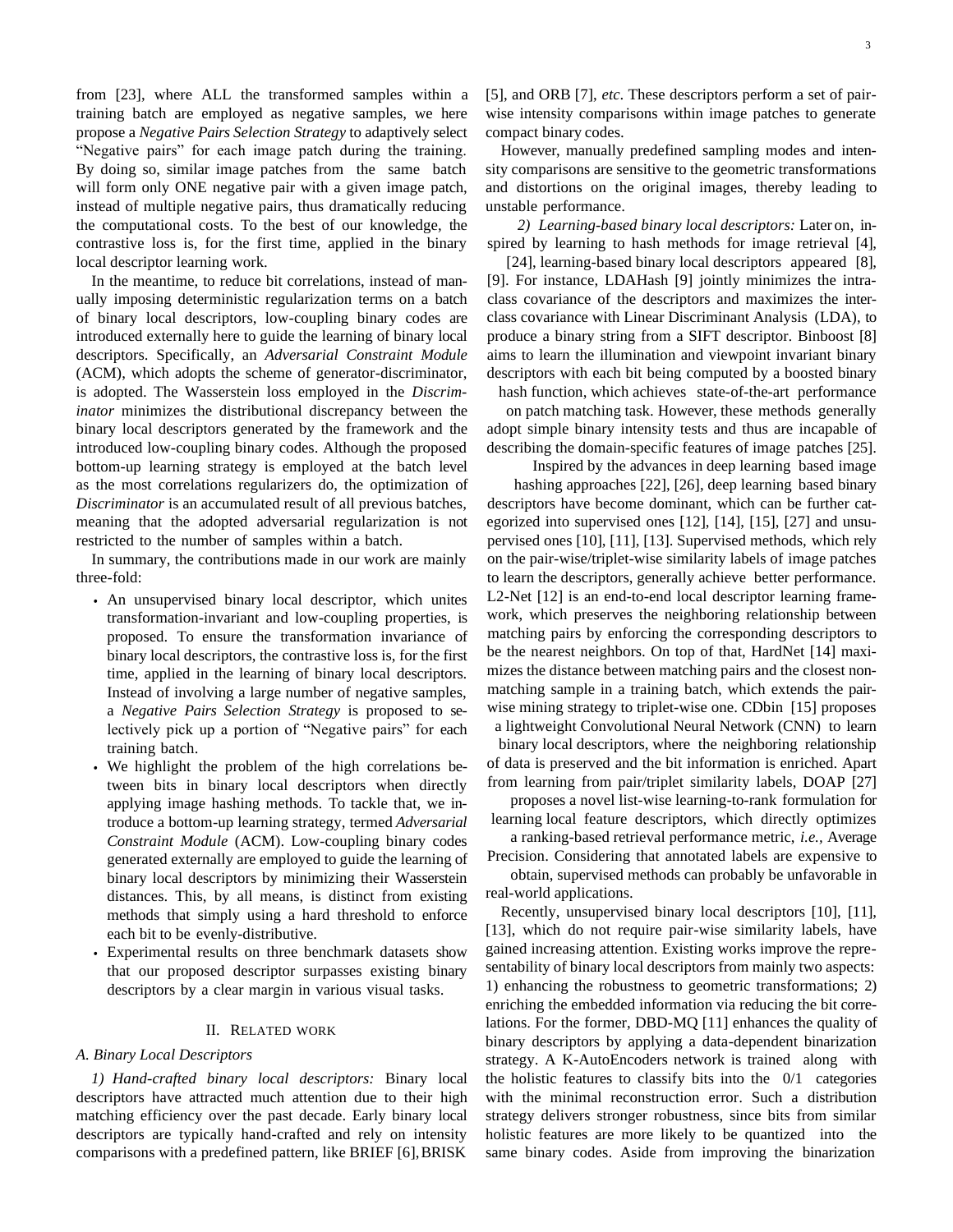functions, GraphBit [13] improves the robustness of local descriptors by enhancing the responsibility of each bit. The mutual information between inputs and related bits are maximized, so that the ambiguous bits could receive additional instruction for confident binarization. DeepBit [10] augments patches via rotation and scaling, and employs a Siamese network to minimize the distances between the binary local descriptors of original image patches and their augmented counterparts. However, from the perspective of the essence of local descriptors, which is to describe the content in an image patch, we argue that the same content should be described by the *same* local descriptors in spite of viewpoints, instead of similar ones.

With respect to bit correlation reduction, existing works, *e.g.,* DH [22], DeepBit [10], GraphBit [13], UDBD [28], simply enforce the learned local descriptors to be evenlydistributive, *i.e.,* encouraging the mean of each bit to be 0.5 with the bit value ranging in [0*,* 1]. On top of that, BinGAN [16] embeds an adjusted Binarization Representation Entropy Regularizer to increase the entropy of the particular pairs of binary vectors that are not correlated in the high-dimensional feature space. Generally, such constraints are performed within training batches. However, the number of samples within a training batch is limited, meaning that the feature distribution of each batch cannot well represent that of the whole dataset. Therefore, imposing batch-based constraints typically fails to achieve the global optimum. Instead of performing constraints directly on the derived binary local descriptors, the framework here encourages to learn the mapping from the derived binary local descriptors to the low-coupling binary codes, which are introduced externally.

In the paper, the transformation invariance of binary local descriptors is achieved by projecting original image patches and their transformed counterparts into an identical Euclidean subspace and an identical Hamming subspace with the help of the contrastive loss. Additionally, we propose a bottom-up learning strategy assisted with Wasserstein loss to reduce bit correlations, where low-coupling binary codes are introduced correlations, where low-coupling binary codes are introduced<br>externally to guide the learning of binary local descriptors.  $\beta$ **Regilically**, given an image patch set  $I^0 = \{I^0\}_{i=1}^{c}$  with c

#### *B. GAN based Local Descriptor*

Generative Adversarial Network (GAN) [29] has been extensively involved in unsupervised learning, where synthetic images are continuously generated to "fool" the network during training for improving the discriminability of the network. Inspired by its successful applications in feature learning [30], [31] and text-to-image generation [32], GAN has been recently introduced in the field of image hashing [33], [34]. HashGAN [33] utilizes generators to synthesize diverse images, and employs a discriminator to distinguish the synthetic images and the real ones. Meanwhile, a *Hash Encoder* learns the binary hash codes with the similarity information between images being preserved. BGAN [34] employs an auto-encoder to jointly learn binary hash codes in the middle and generate synthetic images at the end. The representability of the learned binary hash codes is improved by minimizing the distances between reconstructed images and the original ones.

4

Meanwhile, the neighboring structures of images and features are also preserved. More recently, GAN has been applied in the learning-based binary descriptors [16]. BinGAN [16] takes an intermediate layer representation of a discriminator as the compact local binary descriptor. Two regularizers are also proposed to reduce the correlation between binary local descriptors.

Contrary to our work, HashGAN [33] and BGAN [34] are specifically designed for image retrieval task and use tanhlike activation for binarization. However, our work focuses on patch descriptor based tasks, like patch matching. Additionally, instead of taking the intermediate representations from the discriminator, we here employ *Discriminator* along with a set of low-coupling binary codes to guide the network to directly generate low-coupling binary local descriptors from *Descriptor Generator*.

#### III. PROPOSED METHOD

## *A. Framework*

To learn effective binary local descriptors, we propose a Transformation-invariant Binary Local Descriptor learning framework (TBLD), which improves the representability of local descriptors in terms of the robustness and bit correlations. To enable binary local descriptors to be invariant to transformations, inspired by visual representation learning [23], the contrastive loss is employed to preserve the neighboring structures of data. Specifically, the original image patches and their transformed counterparts are projected to an identical Euclidean subspace and an identical Hamming subspace, while the distinctiveness between binary local descriptors of dissimilar image patches are maximized. Additionally, an *Adversarial Constraint Module* (ACM) is introduced to reduce bit correlations, where low-coupling binary codes are introduced externally to guide the learning of binary local descriptors.

The pipeline of the proposed TBLD is depicted in Fig. 1.

or scaling. Then, the whole training set  $I = \{I^i\}^v_{i=0}$  is formed by *I*<sup>0</sup> and the *v* transformed patch sets  $\{I^i\}^v$  <sub>*i*=1</sub>. After that, visual features of all patches,  $T = \{T^i \in \mathbb{R}^{t \times c} \}_{\iota=0}^{\infty}$ to obtain *r*-dimensional transformation-invariant features  $X \in$ the output of *Binary Descriptor Generator*  $\boldsymbol{F} \in \mathsf{R}^{b \times c}$  as binary local descriptors  $\mathbf{B} \in \mathbb{R}^{b \times c}$  are obtained by binarizing  $I_i$  refers to the *i*-th image patch. We firstly build *v* transformed patch sets, with each containing one certain type of transformation on the original image patches, like rotation extracted via the well-known VGG16 network [35], where *t* refers to the feature dimension. Subsequently, visual features are encoded by a *Transformation-invariant Feature Encoder*  R*<sup>r</sup>×<sup>c</sup>* . On top of that, a group of *b*-bit transformation-invariant follows:

$$
\mathbf{B} = sign(\mathbf{F}).\tag{1}
$$

Here, we assume that *r>b*. As claimed, image patches and their transformed counterparts are united to the identical highdimensional features *X* and binary local descriptors *B*.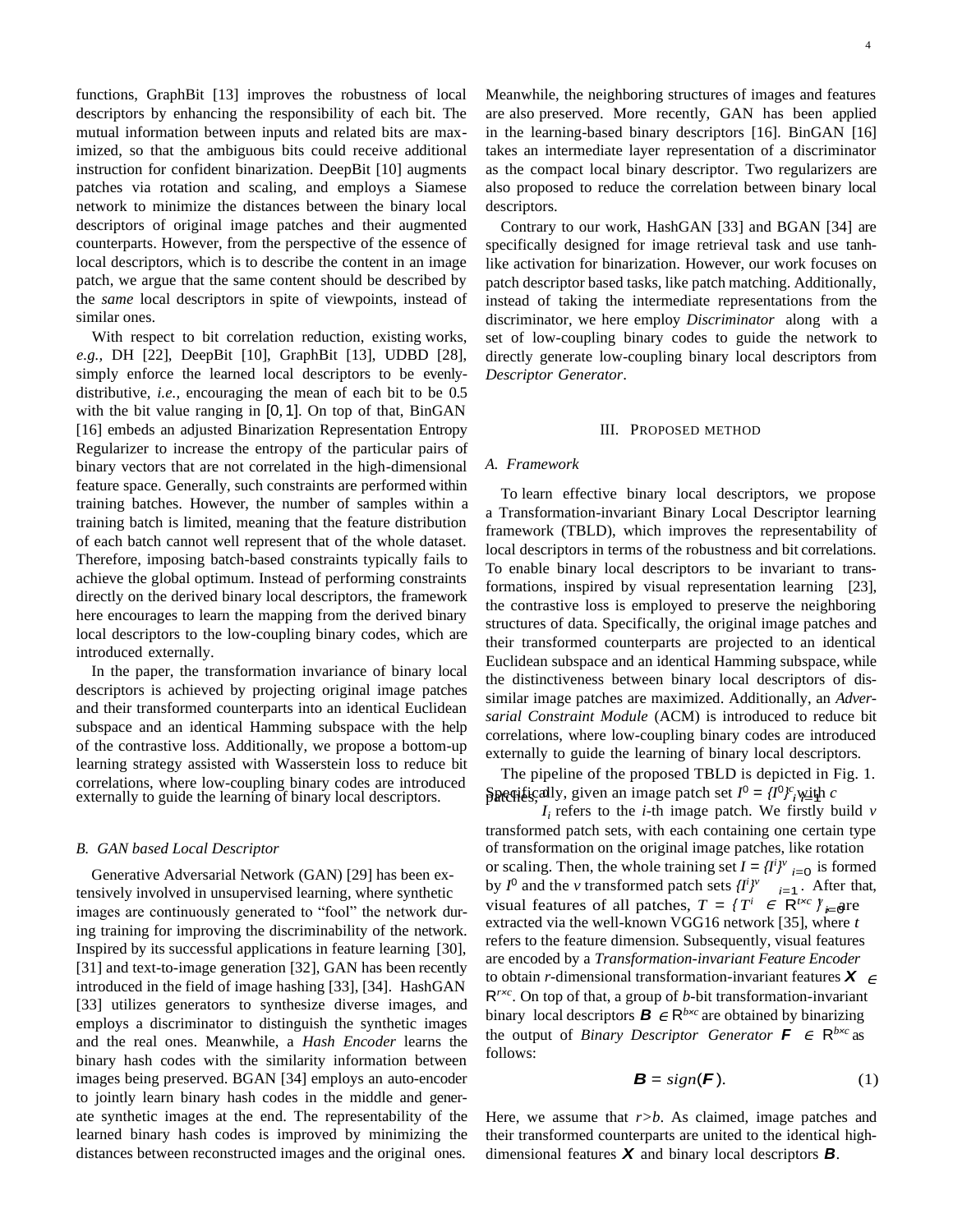

Fig. 2. The selection of "Negative sets" in *Negative Pairs Selection Strategy*. Visual features of image patches are firstly clustered into 32 clusters. For a given batch during training, the corresponding "Negative set" is formed according to the feature cluster of patches within the batch.

#### *B. Transformation-invariant binary local descriptors*

*1) Selection of "Pseudo Positive pairs" and "Pseudo Negative pairs":* To preserve the neighboring structures of image patches from the feature space to the descriptor space, the contrastive loss is performed after both *Transformationinvariant Feature Encoder* and *Binary Descriptor Generator*. For both modules, the feature representations of "Pseudo Positive pairs" are projected to an identical Euclidean subspace and

an identical Hamming subspace. Meanwhile, the distinctiveness between the feature representations of "Pseudo Negative pairs" are maximized. Since pair-wise matching labels are not available here, we employ the neighboring relationships of image patches to build both "Pseudo Positive pairs" and "Pseudo Negative pairs". For simplicity, we use "Positive pairs" and "Negative pairs" to refer to "Pseudo Positive pairs" and "Pseudo Negative pairs", respectively.

Specifically, a "Positive pair" is built by an original patch and any one of its transformed counterparts. And a "Negative pair." In formeel by an original patch and a sampled the samples in the *L<sub>C</sub>* = −

dataset, which means exhaustively pairing the given original patch with the rest of patches seems impractical in terms of the computational costs. Therefore, we propose a *Negative Pairs Selection Strategy*, which selectively picks up a "Negative set" to form the "Negative pairs". Concretely, given a batch with *M*  image patches, *q* different image patches are selected to form a "Negative set" according to their *"clusters"*. The selection of "Negative set" is illustrated in Fig. 2, where the extracted visual features *T* are clustered into 32 clusters offline. During training, for a given batch, the cluster distribution of the image patches within the batch is analyzed. Then samples are randomly selected from the uncovered clusters to build the "Negative set". If all the clusters are covered, samples are selected randomly and evenly from each cluster to form the

considering the balance between computational cost and data diversity.

2) *Contrastive loss:* Given the "Positive pairs" and "Negative pairs", the contrastive loss is performed after both *Transformation-invariant Feature Encoder* and *Binary Descriptor Generator* to propagate the neighboring structures from high-dimensional features to compact binary local descriptors. The two loss terms are represented by *L<sup>C</sup>r* and  $L_{C_b}$ , respectively, which enforce "Positive pairs" to have identical transformation-invariant high-dimensional features and compact binary local descriptors, respectively. Meanwhile, the distinctiveness between feature representations of "Negative pairs" is maximized. Firstly, *L<sup>C</sup><sup>r</sup>* is formulated as follows.

$$
L_C = -\begin{array}{c} v & M & \alpha^{\gamma} & e^{-s_rDist_E(xh, x_m)} \\ \hline i \log \frac{e^{-s_rDist_E(xh, x_m)}}{m} \\ \hline \frac{1}{2}m & e^{-s_rDist_E(x^i, x_{\text{neg}})} \end{array} \tag{2}
$$

*m* feature of the *m*-th patch.  $Dist_E(x^i_m, x_m)$  represents the distance between  $x_m^i$  and  $x_m$ , which is formulated as follows, Fig. 2. The selection of "Negative sets" in *Negative Pairs Selection Strategy*. **W**<br>Fig. 2. The selection of "Negative sets" in *Negative Pairs Selection Strategy*. **Weatter Encoldevolute the one than the condition of th** sets", and  $x_m$  is the transformation-invariant high-dimensional

$$
Dist_E(x^i_{m}, x_m) = \|x^i_{m} - x_m\|, \quad 2
$$
 (3)

*m i* and the corresponding high-dimensional *"nega-*In the denominator, we adopt the average Euclidean distance *tive"* set *xneg* formed by the real-valued representations of *q "negative"* samples. which is denoted as,

$$
Dist_{E}^{-}(x^{i}, x_{m}^{j}) = \frac{1}{q_{x_{j} \in x_{neg}}} \|x_{i} - x\|_{2}^{j}
$$
 (4)

In Eq.  $(2)$ ,  $\alpha_i$  denotes the to-be-learned non-negative weight w.r.t the *i*-th "Transformed sets", which sums up to 1. *γ* is a smoothing parameter and *s<sup>r</sup>* denotes the temperature parameter for real-valued local descriptors, which are empirically set as 3 and 0.1, respectively.

Similarly, the contrastive loss applied after *Binary Descriptor Generator, i.e.,*  $L_{C_b}$ , is defined as,

$$
L_C = -\sum_{i=0}^{V} \sum_{m=1}^{M} \frac{\alpha^{\gamma}}{M} \frac{e^{-s_b Dist_H(bh, b_m)}}{e_{-s_b Dist_H(b^m, b_{neg})}},
$$
(5)

 $\sum_{m=1}^{i}$  denotes the binary feature representations of the *m*-th patch in the *i*-th "Transformed sets", and  $b_m$  indicates the transformation-invariant binary local descriptor of the *m*th patch. *Dist<sup>H</sup>* denotes the Hamming distance and *Dist<sup>H</sup>* represents the average Hamming distance between the binary string of the given image patch and the binary local descriptors of its counterparts from the "Negative set" *bneg*. *s<sup>b</sup>* denotes the temperature parameter for binary local descriptors, which is empirically set as 0.1.

 $\frac{d^i}{dt^i}$  and  $b_m$  in Eq. (5) with the relaxed real-valued However, directly optimizing binary values will make the back-propagation of the framework infeasible, which is known as the *ill-posed gradient* problem [34]. In the paper, we "Negative set". In the experiment, *q* is empirically set as 4096, representations output by *Binary Descriptor Generator* before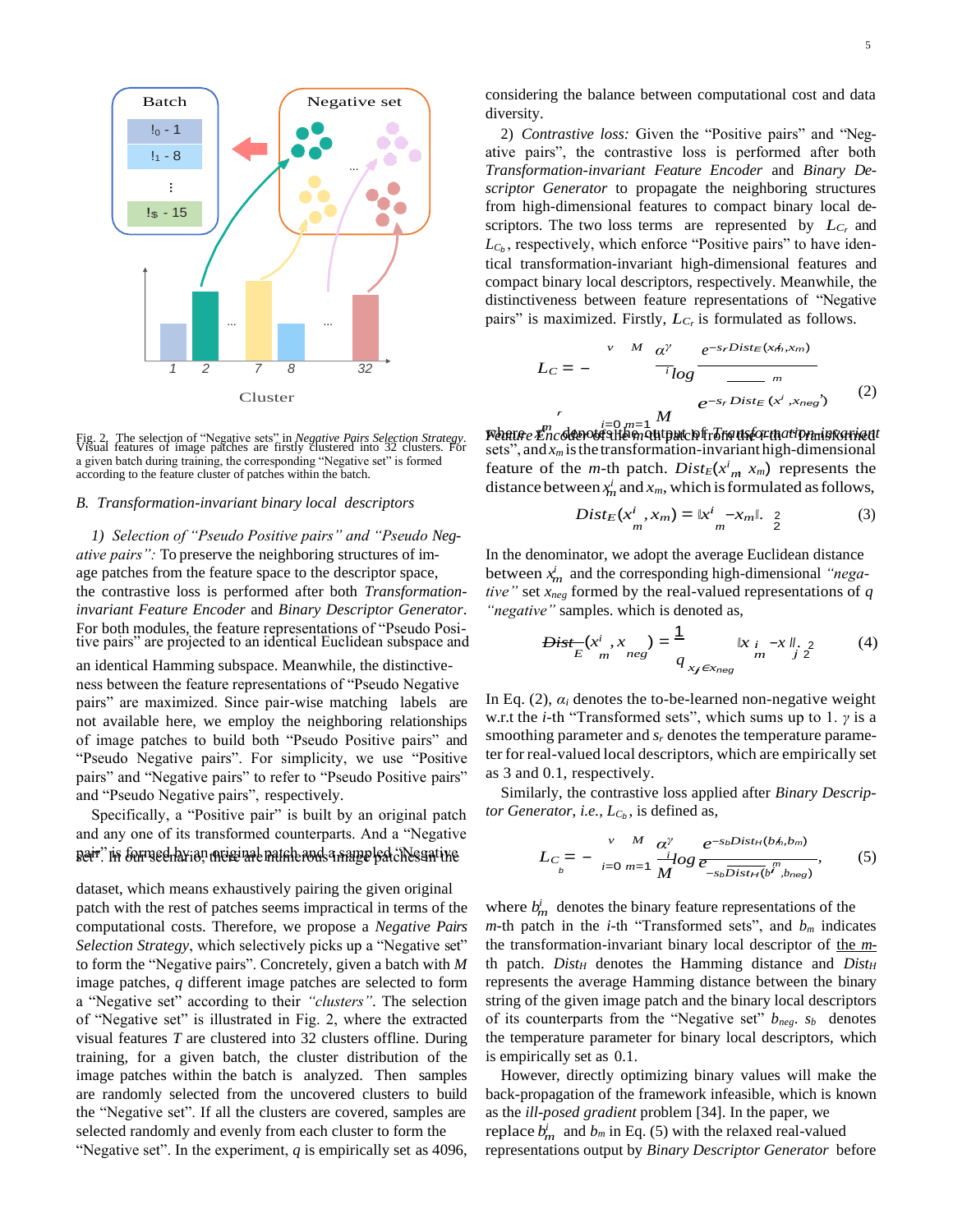the binarization  $f<sub>nn</sub>$  and the to-be-binarized transformationinvariant local descriptors  $f_m$ , respectively. Then Eq. (5) can be rewritten as follows.

$$
L_{C_b} = - \sum_{i=0}^{V} \frac{M}{m-1} \frac{\alpha_i^{\gamma}}{M} \log \frac{e^{-s} \omega^{Dist} \cancel{E}^{f^i} \cancel{m}}{e^{-s} \omega^{Dist} \cancel{E}(f^i_m f_{neg})}.
$$
 (6)

The replacement requires a low quantization error between the binary local descriptors and the correspondingrelaxed real- **…** valued feature representations. Therefore, a quantization loss term *L<sup>Q</sup>* is employed, which is denoted as,

$$
L_{Q} = \sum_{i=0 \ m=1}^{V} \frac{\alpha_{i}^{y}}{M} y_{m}^{i} - b \parallel_{N} 2 \qquad (7)
$$

where  $f_m^i$  denotes the relaxed real-valued feature representations of the *m*-th patch in the *i*-th "Transformed sets". And  $b_m$  distribution as input. With the help of Wasserstein loss, *Discriminator* and tions of the *m*-th patch in the *i*-th "Transformed sets". And  $b_m$ refers to the transformation-invariant binary local descriptor of the *m*-th patch, which refers to the *m*-th column in *B*.

## *C. Low-coupling binary local descriptors*

Apart from enhancing the robustness of binary local descriptors against transformations, decorrelating bits of the compact descriptor is also of great importance. As revealed previously, correlated bits convey overlapped information, thus weakening the representation capacity of the binary local descriptors. According to [36], *Wasserstein distance* can measure the distance between two non-overlapped data distributions, which perfectly fits the situation where discrete and continuous distributions coexists. Inspired by this, we advocate the use of Wasserstein loss to minimize the *Wasserstein distance* between the data distribution of low-coupling binary codes and the feature distribution of the derived binary local descriptors. Although the Wasserstein loss has been successfully employed in applications like person re-identification [37], [38], it has never been employed to learn binary local descriptors yet.

In the paper, a bottom-up learning strategy is proposed to reduce bit correlations, termed *Adversarial Constraint Module*  (ACM). The structure of ACM is depicted in Fig. 3, which adopts the scheme of generator-discriminator in the adversarial learning.

Specifically, the proposed framework serves as a *Descriptor Generator* to derive binary local descriptors. Meanwhile, a sampler is employed to generate low-coupling binary codes by *randomly* and *independently* sampling 0/1 valuesfrom the Bernoulli distribution with the probability  $p = 0.5$ , which conforms to the principle of local descriptors in [10]. Given the input, a *Discriminator*, consisting of 3 fully-connected (fc) layers, is followed. The first two fc layers are followed by a ReLU activation function. In *Discriminator*, the Wasserstein loss is employed to encourage the derived binary local descriptors to mimic the distribution of the low-coupling binary codes by alternately optimizing the *Discriminator* and the *Descriptor Generator*.

 $I = I_i$  *i*<sup>*M*</sup>, <u>a</u> batch of binary local descriptors  $B = b_i$  *M*<sub>*i*=0</sub> Formally, given a training batch with *M* image patches could be learned by the *Descriptor Generator*. Similarly, to avoid the *ill-posed gradient* problem, we replace the binary



Fig. 3. The structure of *Adversarial Constraint Module* (ACM). The *Discriminator* takes the derived binary local descriptors from the *Descriptor Generator* and the low-coupling binary codes sampled from the Bernoulli *Descriptor Generator* are alternately trained to learn the mapping from the derived binary local descriptors to the low-coupling binary codes.

 $f_i^{\mathcal{U}}$ <sup>*M*</sup><sub>i $\pm$ </sub> which refers to the real-valued feature representations Additionally, the low-coupling binary codes  $B_r = b_r \frac{M}{l} = 0$ local descriptors *B* with the relaxed representations  $\boldsymbol{F}$  = output by the *Binary Descriptor Generator* beforebinarization. are sampled under the Bernoulli distribution. The *Wasserstein distance* between *F* and *B<sup>r</sup>* could be approximated by,

$$
\max \mathsf{E}_{b_{r_i} \sim b}[D(b_{r_i})] - \mathsf{E}_{f_i \sim \mathsf{P}_r}[D(f_i)],\tag{8}
$$

where *D* refers to the discriminator.  $P_f$  and *b* refer to the feature distribution of *F* and data distribution of *Br*, respectively.

of the discriminator w.r.t. the input, *i.e.*,  $x$ *D***(** $\mathbb{R}$ ) *p* 1. *Ⅱ* ≤ According to [36], Eq. (8) holds only when *Lipschitz constraint* is satisfied. Therefore, following [39], *Lipschitz constraint* is enforced by penalizing the *p*-normofthe gradient According to [39], enforcing the gradient norm constraint everywhere is intractable, so we only enforce it on the space that is uniformly sampled from the feature distribution  $P_f$ and the data distribution *b*. Integrating the regularizer to the objective function, Wasserstein loss employed in *Adversarial Constraint Module* can be denoted as follows.

$$
L_W = -E_{b_{r_i} \sim b}[D(b_{r_i})] + E_{f_i \sim P_f}[D(f_i)] + \eta E_{\hat{x} \sim P_{\hat{x}}}[(\|\mathcal{V}_{\hat{x}}D(\hat{x})\|_2 - 1)^2],
$$
\n(9)

where  $\hat{x} \sim P_{\hat{x}}$  is sampled from both inputs with a random sample weight  $E \sim U$  [0, 1], and it can be formulated as,

$$
\hat{x} = Ef_i + (1 - E)b_{r_i} \tag{10}
$$

However, the sampled binary local descriptors  $B_r \in [0, 1]$ . To *Binary Descriptor Generator* is trained to push *F* to [−1, 1]. Notably, there are some negative valuesin the*F* since the unify the two inputs, we replace the 0 in sampled binary local descriptors  $B_r$  with -1. Additionally, to eliminate the input noise, we also apply *L*<sup>2</sup> normalization on *F* before sending it to the Discriminator.

# *D. Loss Function*

As our method adopts the scheme of generatordiscriminator, two learning objectives, *i.e., L<sup>G</sup>* for the *Descrip-*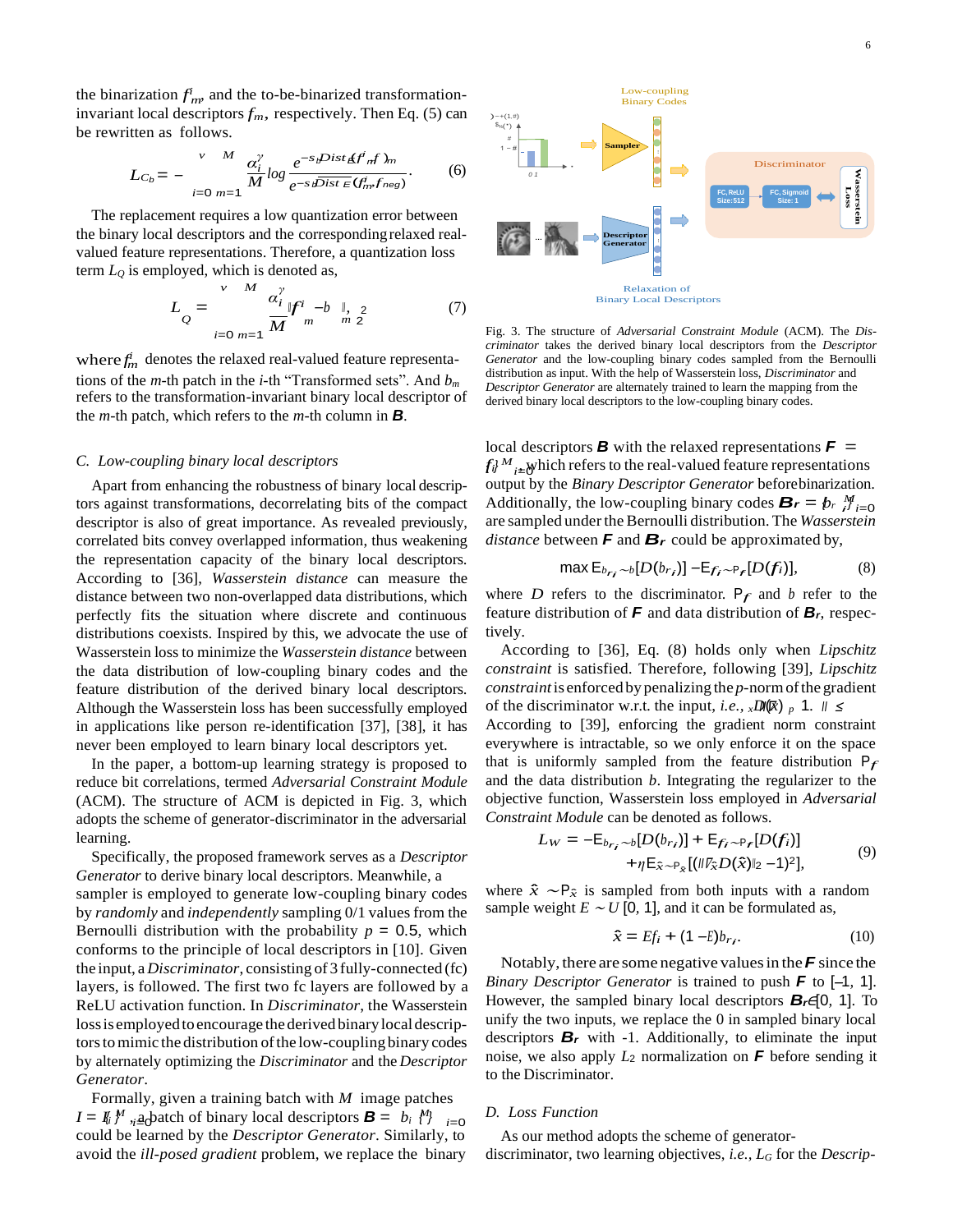*tor Generator* and *L<sup>D</sup>* for the *Discriminator*, are employed, respectively.

*1) Descriptor Generator Objective:* Given the 1) the contrastive loss  $L_{C_r}$  in Euclidean space, 2) the contrastive loss  $L_{C_b}$  in Hamming space, and 3) quantization loss  $L_Q$ , the objective for *Descriptor Generator* is written asfollows:

$$
L_G = L_{C_r} + L_{C_b} + \beta L_Q - \lambda_D \mathsf{E}_{f_i \sim \mathsf{P}_f}[D(f_i)],\tag{11}
$$

*i.e.*,  $|x^i_{\mathit{m}}| = 1$ . To simplify the learning process, we integrate where  $\beta$  balances the contribution of  $L_{Q}$ , and  $\lambda_{D}$  controls the penalty of the *Discriminator*, which are both empirically set as 1. Note that, to avoid plunging the network into the trivial solution, where all the real-valued feature representations become an all-zero or infinite matrix, we enforce the *L*2-norm of the real-valued feature representations of each query to be 1, the constraint in the objective as  $L_N$ , which is denoted as follow. *<sup>v</sup> <sup>M</sup> <sup>γ</sup>*

$$
L_N = \frac{\alpha_i}{M} (1 - |x^i|_m^2, 2 \tag{12}
$$

Therefore, the objective  $L_G$  can be formulated as,

$$
L_G = L_{C_r} + L_{C_b} + \beta L_Q + \lambda L_N - \lambda_D \mathsf{E}_{f_i \sim \mathsf{P}_f}[D(f_i)], \quad (13)
$$

where  $\lambda$  is the weight for the regularizer  $L_N$ , which is set as 1e-5 empirically.

2) *Discriminator Objective:* The *Discriminator* objective  $L_D$  is defined by,  $B = sign$ 

$$
L_D = \lambda_D L_W, \qquad (14)
$$

where  $\lambda_D$  is the same hyper-parameter as in Eq. (13). In the paper, *Descriptor Generator* and *Discriminator* are trained with the SGD [40] optimizer with the initial learning rate being 5e-7 and 1e-8, respectively.

## *E. Optimization*

The training procedure of TBLD is summarized in Algo-

sets",  $\alpha = {\alpha_i}^y$ , are all initialized as  $1/v$ . Given the to-<br>be-learned variables, *i.e.*, the transformation-invariant high-<br> $\alpha_i = \frac{(L^i)^{-1}}{(L^i)^{-1}}$  (20) rithm 1. Firstly, the parameters of *Descriptor Generator*, *w*,  $L_Q$ ,  $L_N$  by factoring out  $\alpha_i$ , respectively. Suppose that  $\alpha_i$  is a set initialized following the Kaiming initialization [41]. The  $L^i = L^i + L^i + R^i + R^i$ are initialized following the Kaiming initialization [41]. The non-negative weights for the "Original set" and "Transformed"

dimensional features *X*, the transformation-invariant binary local descriptors *B*, and weights for input *α*, an alternating optimization method is proposed to solve the objective Eq. (13) via conducting the following steps iteratively.

(i) **Update** *X***.** With *B*,  $w_r$ ,  $w_b$ ,  $\alpha$  fixed, the objective function w.r.t.  $\boldsymbol{X}$  can be rewritten as,

$$
\psi_1 = \min_X L_{C_r}.\tag{15}
$$

By setting the derivation of Eq. (15) w.r.t. *X* as 0, we can get the closed-form solution of *X*:

$$
\mathbf{X} = \frac{\sum_{i=1}^{V} \alpha_i^{\gamma} \mathbf{X}^i}{\sum_{i=1}^{V} \alpha_i^{\gamma}}.
$$
 (16)

(ii) **Update** *B***.** Similarly, with other parameters fixed, we can rewrite the objective function w.r.t. *B* as follows.

$$
\psi_2 = \min_B L_Q. \tag{17}
$$

**Algorithm 1** The training procedure of the proposed TBLD. **Input:** Number of training batch in one epoch, *Nb*; Batch size, *M* ;

- **Output:** Binary local descriptors, *B*;
	- 1: Initialize *Descriptor Generator*, *Discriminator*, and *αi*;
	- 2: Initialize *X***<sup>0</sup>** and *B***<sup>0</sup>** by Eq. (16) and Eq. (18);
- 3: **repeat**
- $\oint$  +  $\int$  **for**  $i = 0 \Rightarrow N_b$  **do**
- 5: Sampling  $E \sim U[0, 1]$ ;
- 6: Sampling  $B_r \sim b(M, 0.5)$ ;
- 7: Deriving  $X^i$ ,  $F^i$ ,  $B^i$  by *Descriptor Generator*;
- 8: Optimizing *Discriminator* according to Eq. (14);
- 9: Optimizing *Descriptor Generator* according to Eq. (13);

```
10: end for
```
- 11: Updating  $\alpha_i$  by Eq. (20).
- 12: Updating *X* and *B* with the updated *Descriptor Generator*.

**13: until convergence** 

According to Eq.  $(1)$ , **B** can be obtained by binarizing *F* with the *sign* function. *F* can be obtained in a similar manner with *X*. To conclude, *B* can be obtained as,

$$
\mathbf{B} = sign \frac{\sum_{i=1}^{V} \mathbf{q}^{\gamma} \mathbf{F}}{\sum_{i=1}^{V} \mathbf{q}^{\gamma}} \tag{18}
$$

(iii) **Update**  $\alpha$ . At the end of each epoch, with other parameters fixed, we can rewrite the objective function w.r.t. *α*  as follows.

$$
\psi_3 = \min_{\alpha} \sum_{i=0}^{V} \alpha_i^{\gamma} (L_{C_r}^{\tilde{i}} + L_{C_b}^{\tilde{i}} + \beta L_{Q}^{\tilde{i}} + \lambda L_{N}^{\tilde{i}}), \quad (19)
$$

 $L^i = L^i_{Cr} + L^i_{C_b} + \beta L^i_{Q} + \lambda L^i_{N}$ , the optimal *α* can be  $\tilde{C}_r, \tilde{C}_r, \tilde{C}_b, \tilde{C}_c, \tilde{C}_d$  are obtained from  $L_c, L_c$ ,  $L_c$ derived as,

$$
\alpha_i = \frac{(L^j)^{\frac{1}{1-\gamma}}}{\int_{j=0}^{\nu} (L^j)^{\frac{1}{1-\gamma}}}.
$$
\n(20)

After alternately updating the parameters in *Descriptor Generator* and *Discriminator* until the network converges, the low-coupling binary local descriptors are derived from the *Descriptor Generator*.

## IV. EXPERIMENT

We evaluate the proposed binary local descriptor learning method on three widely used public datasets, *i.e.,* **Brown** (16) [20], **HPatches** [43], and **Mikolajczyk** [44]. Comparisons with the state-of-the-arts are conducted on visual analysistasks like patch matching, patch retrieval, and patch verification. In this section, we will start by introducing the datasets and experimental settings, then present and analyze the comparison results.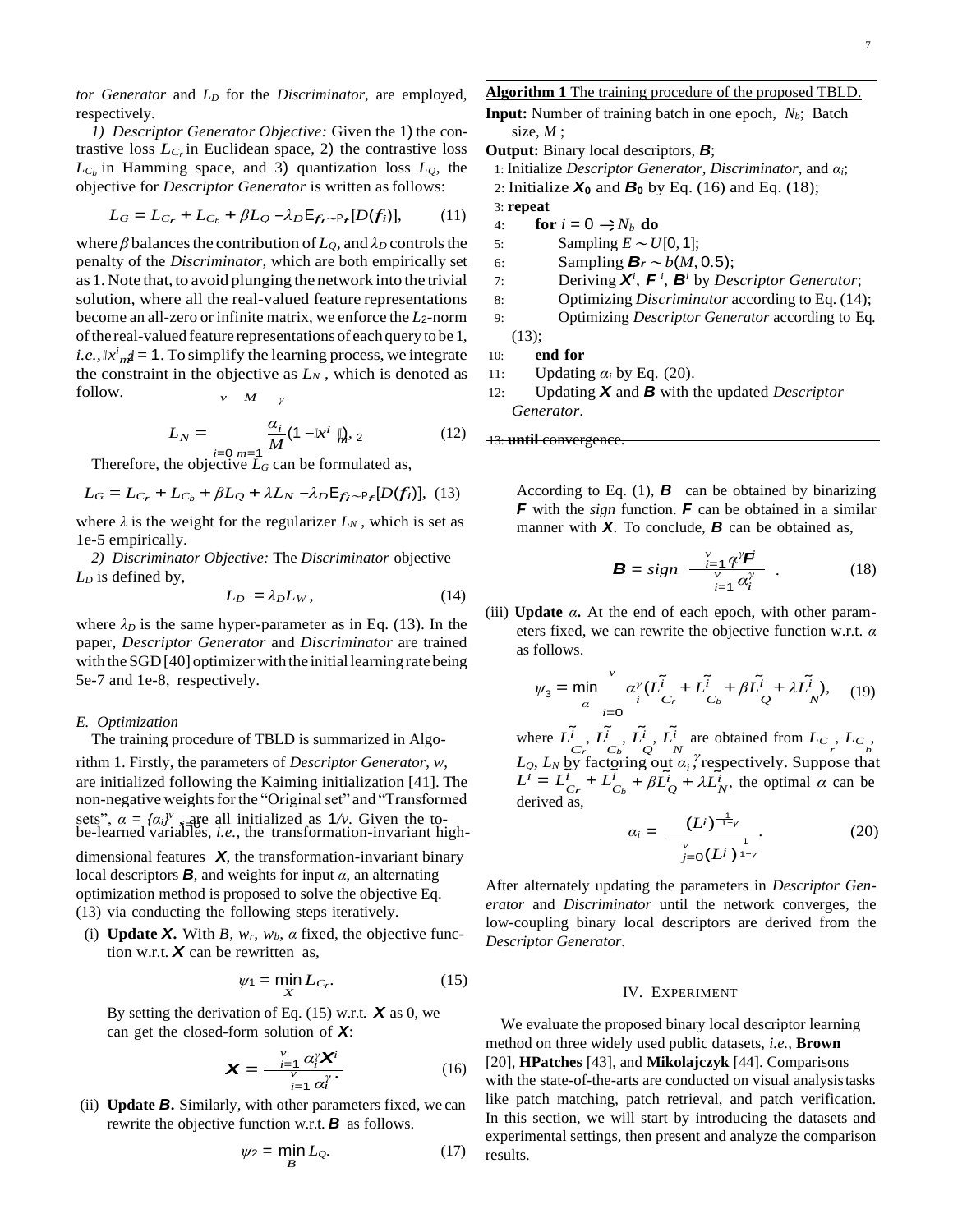|                | Train                                | Yosemite   |         | Notre Dame |         | Liberty    |          | Average |
|----------------|--------------------------------------|------------|---------|------------|---------|------------|----------|---------|
|                | Test                                 | Notre Dame | Liberty | Yosemite   | Liberty | Notre Dame | Yosemite | Err     |
| Real-valued    | SIFT [17] (128 dim)                  | 28.09      | 36.27   | 29.15      | 36.27   | 28.09      | 29.15    | 31.17   |
| Binary         | $\overline{D-BR}$ IEF [42] (4 bytes) | 43.96      | 53.39   | 46.22      | 51.30   | 43.10      | 47.29    | 47.54   |
| (Supervised)   | BinBoost [8] (8 bytes)               | 14.54      | 21.67   | 18.96      | 20.49   | 16.90      | 22.88    | 19.24   |
|                | BRIEF $[6]$ (32 bytes)               | 54.57      | 59.15   | 54.96      | 59.15   | 54.57      | 54.96    | 56.23   |
|                | BRISK $[5]$ (64 bytes)               | 74.88      | 79.36   | 73.21      | 79.36   | 74.88      | 73.21    | 75.81   |
| Binary         | ORB [7] (32 bytes)                   | 48.03      | 56.26   | 54.13      | 56.26   | 48.03      | 54.13    | 52.81   |
| (Unsupervised) | DeepBit $[10]$ (32 bytes)            | 28.49      | 34.64   | 54.63      | 33.83   | 20.66      | 56.69    | 38.15   |
|                | DBD-MQ $[11]$ $(32 \text{ bytes})$   | 20.13      | 25.77   | 50.99      | 22.92   | 18.95      | 50.36    | 31.52   |
|                | BinGAN $[16]$ (32 bytes)             | 16.88      | 26.08   | 40.80      | 25.76   | 27.84      | 47.64    | 30.76   |
|                | GraphBit [13] (32 bytes)             | 17.78      | 24.72   | 49.94      | 21.18   | 15.25      | 49.64    | 29.75   |
|                | TBLD (32 bytes)                      | 16.53      | 21.95   | 35.09      | 20.45   | 14.47      | 36.88    | 18.25   |

TABLE II COMPARISONS OF 95% ERROR RATE (%) WITH THE STATE-OF-THE-ART LOCAL DESCRIPTORS ON THE BROWN DATASET. THE CODE LENGTHS ARE INDICATED BY DIM AND BYTES FOR REAL-VALUED LOCAL DESCRIPTORS AND BINARY ONES, RESPECTIVELY.

#### *A. Dataset Descriptions*

- in the dataset is  $64 \times 64$ . For the test sets, half of the *• Brown dataset* [20] contains three subsets: *Liberty*, *Notre Dame* and *Yosemite*. Each subset contains 400,000 to 600,000 gray-scale image patches for training and 100,000 patch pairs for testing. The size of image patches pairs are matched and others are non-matched. In the experiment, we follow the settings in [8], *i.e.,* training the network with one subset and then evaluating it on the other two subsets. There are 6 train-test combinations in total.
- The sizes of patches are normalized to 65×65. Following *• HPatches dataset* [43] consists of 116 image sequences, with 59 containing significant viewpoint changes and the rest containing illumination deformations. Each sequence includes a reference image and 5 target images. Image patches are detected in the reference image with Difference of Gaussians (DoG) detector and projected on the target images using the ground truth homographies. the setting in [15], the to-be-evaluated model in this experiment is trained on the *Liberty* subset of the **Brown**  dataset.
- *Mikolajczyk dataset* [44] is proposed to investigate the robustness of descriptors to viewpoints (*Graffiti*), compression artifacts (*Ubc*), illumination changes (*Leuven*), blurriness (*Trees*), and zoom and rotation (*Boat*). Each subset comprises a reference image and 5 target images, which are sorted by an increasing degree of distortions. Since TBLD is proposed to deal with the scale and viewpoint transformation, the evaluation is conducted on the corresponding scenes, *i.e., Boat* and *Graffiti*. Following the protocol in [44], SIFT keypoint detector is firstly employed to detect 1000 interest points for each image in an image pair. Then the keypoints are matched via an exhaustive search based on the Hamming distance between the corresponding binary descriptors. Following the setting in [8], the to-be-evaluated model in this experiment is trained on the *Notre Dame* subset of the **Brown** dataset.

## *B. Implementation Details*

To preprocess the input data, two types of transformations, *i.e.*, rotation and scaling, are employed to derive the trans-

224  $\times$  224. We here set the length of real-valued and binary patches are firstly resized into 256 256 and then cropped to formed sets. Rotation angles range in  $\{-10, 5, 5, 10\}$ , and scaling factors are set as 0.8 and 1.2. To obtain features from the *fc7* layer (4096-d) of the pre-trained VGG16 [35], the input local descriptors as 1024 and 256, following the setting of [13]. The batch size is 32 and the maximum iteration is 10000.

# *C. Comparison With State-of-the-Arts*

*1) Results on Brown Dataset:* Experiments on the Brown dataset aim to evaluate the performance of the proposed approach on the patch matching task. Following [10], [11], [13], the adopted evaluation metric is 95% error rate, which denotes the percent of incorrect matches when 95% of the ground-truth matched patches are found. *Lower 95% error rate represents better performance*. Comparisons are conducted with the state-of-the-art works, including supervised descriptors (*e.g.,* D-BRIEF [42], and BinBoost [8]) and unsupervised ones (*e.g.,* BRISK [5], BRIEF [6], and GraphBit [13], *etc*.). The comparison results are reported in Table II, where the results of real-valued descriptor SIFT [17] and supervised descriptors are also provided as references.

As can be seen, TBLD outperforms the state-of-the-art unsupervised binary descriptors, including both hand-crafted and deep learning based ones, on all the subsets. A decline of 11% can be found in terms of 95% error rate in contrast to the best unsupervised binary local descriptor learning method so far (GraphBit [13]). It is worth mentioning that when compared with a widely-used floating-point descriptor, *i.e.,*  SIFT [17], the proposed TBLD obtains a lower 95% error rate, along with a much lower computation cost for measuring similarities.

Moreover, Receiver Operating Characteristic (ROC) curves of the state-of-the-art unsupervised binary local descriptors are plotted in Fig. 4. The curves illustrate the true positive rate (TPR) against false positive rate (FPR) at various threshold settings. For a fair comparison, we firstly reproduce the algorithms and then plot the curves. In terms of deep learning based binary local descriptors, the competitors include DeepBit [10] and GraphBit [13] because only their source codes are provided and GraphBit [13] still maintains the best performance until now. As can be seen, the ROC curves from TBLD rank at the top on all train-test configurations.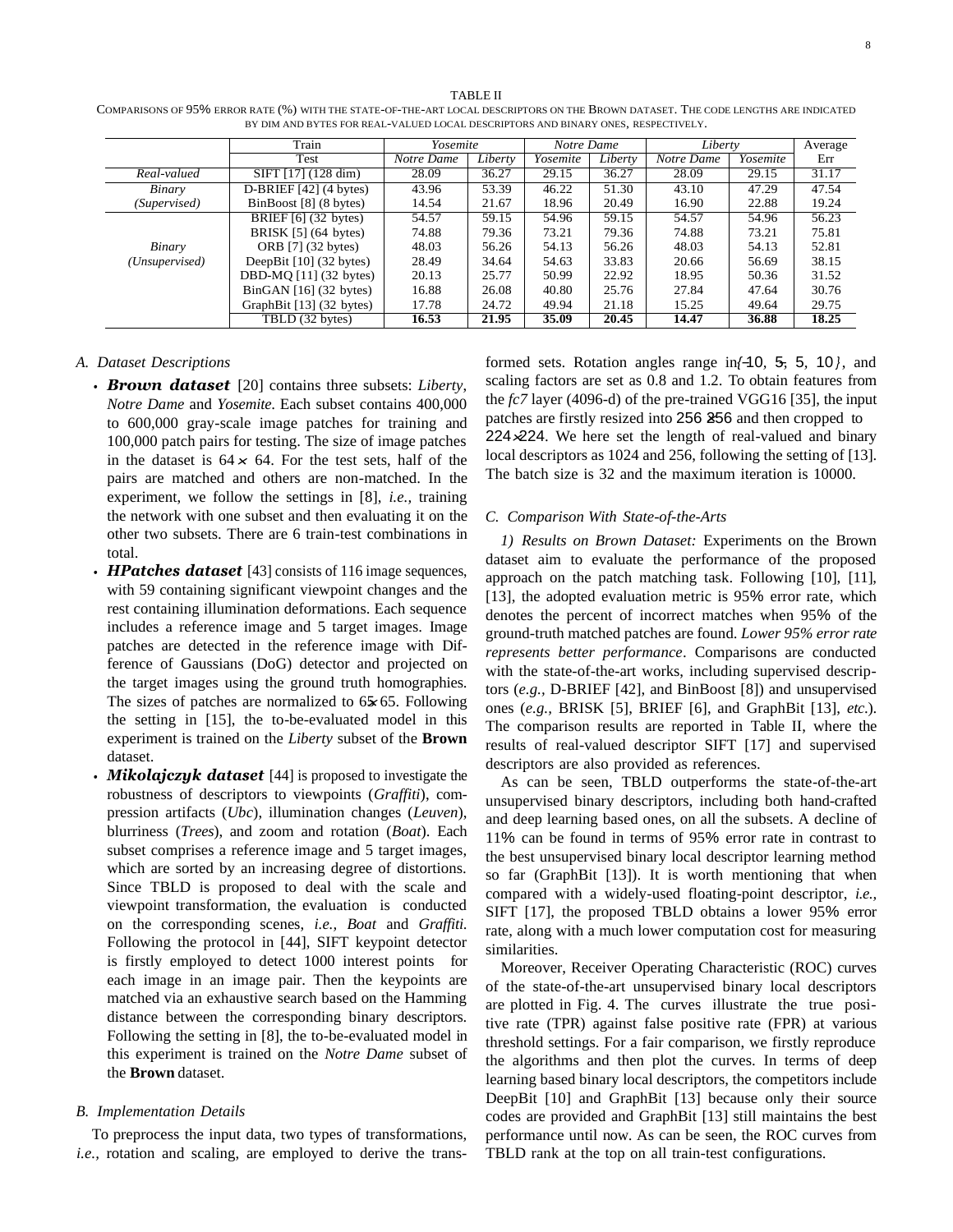

Fig. 4. ROC curves of the proposed TBLD and the state-of-the-art on the Brown dataset, with all the train-test combinations among three subsets.

*2) Results on HPatches Dataset:* We use HPatches dataset to evaluate the performance of binary local descriptors on three visual tasks: patch matching, patch retrieval, and patch verification. Specifically, descriptors are compared in the matching task to find matched patches between the reference image and the target ones. For the patch retrieval task, local descriptors are employed to match a query patch to a pool of patches extracted from many images. In terms of patch verification, descriptors are utilized to classify whether two patches are matched or not.

Following the evaluation metrics suggested by [43], we compare TBLD with the state-of-the-art descriptors in terms of mean average precision (mAP). The comparison results are reported in Table III. *Higher mAP means better performance.*  Again, the binary local descriptors are categorized as supervised and unsupervised ones according to the training manner. Since DBD-MQ [11] and BinGAN [16] did not report the results on the HPatches dataset, they are not included in Table III.

It can be seen that TBLD beats all unsupervised baselines, including both hand-crafted ones (BRISK [5], BRIEF [6], ORB [7]) and deep learning based ones (DeepBit [10], GraphBit [13]) on all the tasks. Specifically, compared to GraphBit [13], TBLD improves the mAP score by 8.2%, 6.8%, 4.5%, respectively, in the three tasks. Here we also provide the result of the real-valued SIFT [17] for a reference. It can be observed that our method even outperforms SIFT on the patch verification task with a 4.58 % increase in terms of mAP.

*3) Results on Mikolajczyk Dataset:* Experiments are conducted on the *Mikolajczyk* dataset [44] to prove the generalization of the binary local descriptors on the patch matching task. Here, we compare TBLD with both hand-crafted binary local

TABLE III COMPARISONS OF MAP (%) WITH THE STATE-OF-THE-ART BINARY LOCAL DESCRIPTORS ON THE HPATCHES DATASET.

|                            | Method                                      |       |       | <b>Match Retrieval Verification</b> |
|----------------------------|---------------------------------------------|-------|-------|-------------------------------------|
| Real-valued                | SIFT $[17]$ $(128 \text{ dim})$             | 25.47 | 31.98 | $\overline{6}5.12$                  |
| <b>Binary</b> (Supervised) | $\overline{\text{BinBoost} [8]}$ (32 bytes) | 16.97 | 38.68 | 76.27                               |
|                            | BRIEF $[6]$ (32 bytes)                      | 10.50 | 16.03 | 58.07                               |
|                            | BRISK [5] (64 bytes)                        | 15.97 | 18.10 | 65.65                               |
| Binary                     | ORB [7] (32 bytes)                          | 15.32 | 18.85 | 60.15                               |
| (Unsupervised)             | DeepBit [10] (32 bytes)                     | 13.05 | 20.61 | 61.27                               |
|                            | GraphBit [13] (32 bytes)                    | 14.22 | 25.19 | 65.19                               |
|                            | TBLD (32 bytes)                             | 15.39 | 27.03 | 68.25                               |

descriptors (BRISK [5], ORB [7]), and the best deep learning based one so far (GraphBit [13]). Considering the fairness, the binary local descriptors are set as 32 bytes for all the methods. Specifically, we firstly reproduce the algorithm and then employ the *Recognition rate* to evaluate the performance following [6], [17]. The *Recognition rate* can be obtained as follows,

- Extracting  $n_1$  interest points from the reference image, and *n*<sup>2</sup> from the target image. Among them, *n* matching pairs are obtained from the ground-truth homograph transformation matrix.
- *•* For each interest point in the reference point set, finding the nearest neighbor in the target point set via binary local descriptors.
- *•* Counting the number of correct matches *nc*, and calculating the recognition rate with  $r = n_c/n$ .

Following the previous works [6], [8], for an image, interest points are firstly detected by the SURF Hessian-based detector and patches are then cropped and normalized to the required size of each descriptor. Specifically, for BRISK [5] and ORB [7], the sizes of patches keep unchanged. As for GraphBit and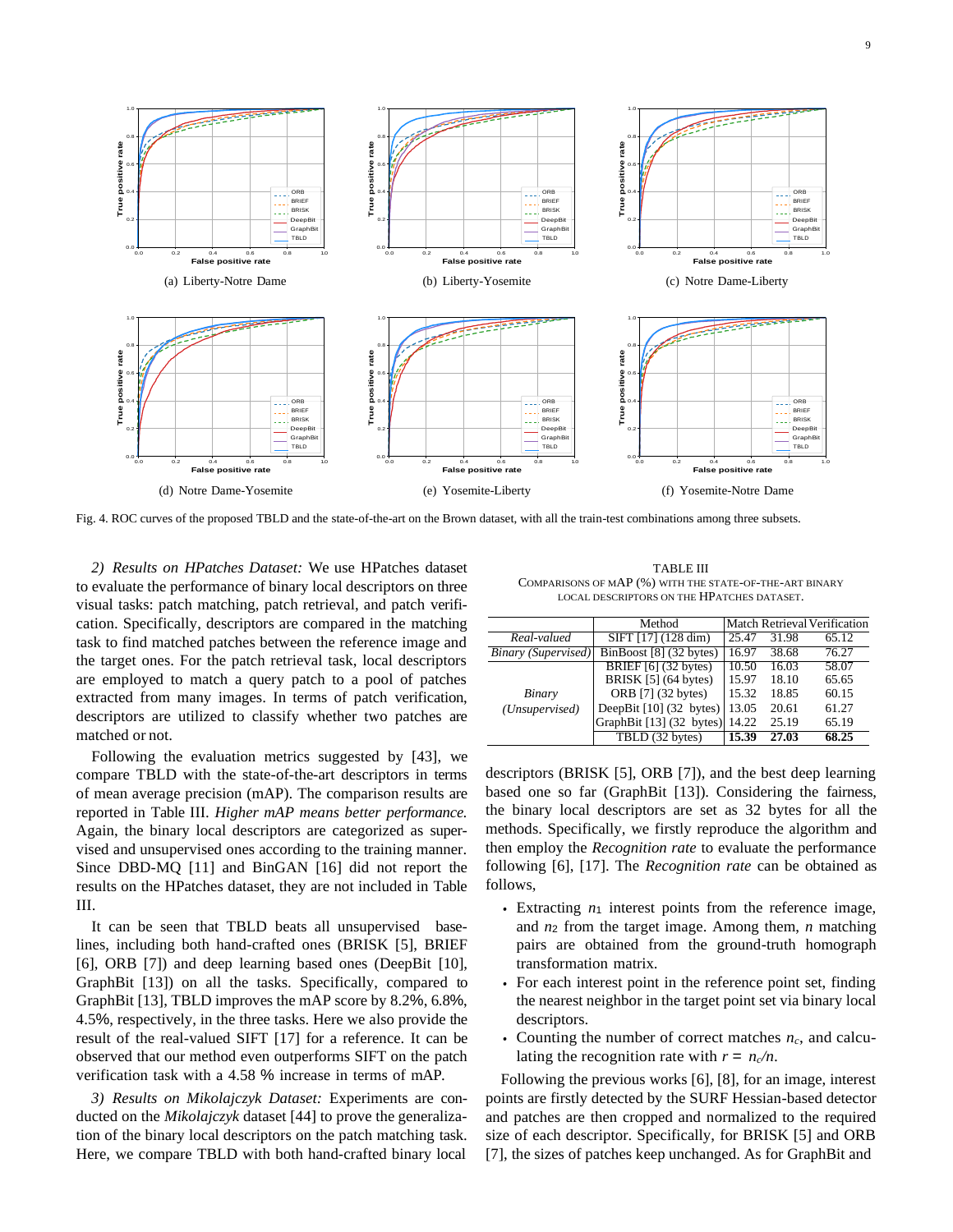

Fig. 5. Recognition rate on the Mikolajczyk dataset. TBLD outperforms other state-of-the-art binary local descriptors learning approaches in terms of recognition rate on all reference-target configurations.



Fig. 6. Visualization of patches from the Hpatches dataset. Patches from the reference image (REF) are shown in the first row. Patches from target images with the increasing level of geometric noises: EASY, HARD and TOUGH, are shown in row 2 to 4, respectively.

our method, the patches are resized to 224×224 for feature extraction.

Fig. 5 illustrates the recognition rates of the state-of-theart binary local descriptors on both *Boat* and *Graffiti* scenes with the challenges of zoom/rotation and viewpoint variations, respectively. As can be seen, TBLD outperforms other stateof-the-art binary local descriptors on all the reference-target configurations. Additionally, it can be found that, compared to the *Boat* scene, our method performs better on the *Graffiti*  scene, where a significant increase in the recognition rate can be seen for all configurations. We attribute it to that the gap between training scenes (*Notre Dame*) and *Graffiti* is relatively smaller than *Boat*. Results on the *Mikolajczyk* dataset further verify the generalization ability of the proposed method.

*4) Comparison using a unified metrics:* Additionally, to show the superiority of our method clearly, we evaluate the performance of the learned binary descriptors on the patch matching task of the three datasets in terms of a unified metrics: mAP. For fair comparisons, we have to reproduce some representative baselines, including hand-crafted ones (BRIEF and ORB) and deep learning based one (GraphBit), and evaluate their performances by ourselves, because existing algorithms failed to evaluate their works using the same metric on different datasets. Due to time constraints, only state-of-theart binary descriptor learning methods are chosen.

The mAP scores are illustrated in Table IV. The model used for evaluation is trained on the Liberty subset of the Brown dataset. Note that, the mAP scores of the Mikolajczyk dataset are obtained by the patch matching between the target image (img1) and the reference image with the mildest distortion (img2). As can be seen, the proposed TBLD still outperforms the state-of-the-art approaches on the three datasets when a

**Graffiti** TABLE IV COMPARISON OF MAP (%) WITH THE STATE-OF-THE-ART BINARY DESCRIPTORS ON THE THREE DATASETS.

| Method       | Brown (Liberty) |          | Hpatches | Mikolajczyk |          |
|--------------|-----------------|----------|----------|-------------|----------|
|              | Notre Dame      | Yosemite |          | Boat        | Graffiti |
| <b>BRIEF</b> | 62.05           | 66.40    | 16.03    | 43.24       | 34.34    |
| ORB          | 64.19           | 68.63    | 18.85    | 51.11       | 44.83    |
| GraphBit     | 68.78           | 72.27    | 25.19    | 59.19       | 57.39    |
| TRI D        | 69.52           | 74.39    | 27.03    | 62.41       | 60.07    |

unified metric is employed.

#### *D. Ablation Study*

*1) Transformation Invariance:* Firstly, we investigate the transformation invariance of binary local descriptors derived by TBLD. Since the to-be-evaluated models are trained on the Brown dataset, which probably tends to adapt better to the transformations within the dataset, we conduct the analysis on the other two datasets. For the Mikolajczyk dataset, as discussed above, both *Boat* and *Graffiti* subsets contain a certain type of transformations, which means the transformation invariance of the derived binary local descriptors has been proved by the results in Fig. 5. Therefore, here the ablation study is conducted on the HPatches dataset [43] to evaluate the robustness of the derived binary local descriptors against geometric noises and viewpoints.

**Geometric noise.** Specifically, image patches in the HPatches dataset have been divided into different subsets according to the level of geometric noises, which are indicated by EASY, HARD and TOUGH. Examples of the reference and the target image patches in each subset are shown in Fig. 6. On each subset, we compare our TBLD with other transformation-invariant binary local descriptors: BRISK [5], ORB [7] and DeepBit [10] in terms of mAP, following the settings in [43]. The results are illustrated in Fig. 7. As can be seen, the proposed TBLD achieves a higher mAP on all the subsets, which proves the robustness of our method against multiple levels of geometric noises.

**Viewpoints.** For the task of patch matching, HPatches further groups the data with different levels of geometric noises, into "ILLUM" and "VIEW" subsets, to facilitate the evaluation of the robustness of binary local descriptors against illumination and viewpoints changes. Since the proposed TBLD focuses on improving the robustness of descriptors against transformations like rotation and scaling, the comparison is specifically conducted on the "VIEW" subsets. The mAP of the state-of-the-art unsupervised transformation-invariant binary local descriptors on the "VIEW" subsets are illustrated in Fig. 8.

As can be seen, although our method underperforms BRISK [5] on the overall mAP of the patch matching task (15.39% and 15.97%, respectively), it outperforms BRISK on the three "VIEW" subsets from EASY, HARD, and TOUGH, respectively. The results prove the robustness of the binary local descriptors derived by TBLD against viewpoints changes.

*2) Effectiveness of Adversarial Constraint Module:* We prove the effectiveness of the *Adversarial Constraint Module* (ACM) from two aspects. 1) We compare the proposed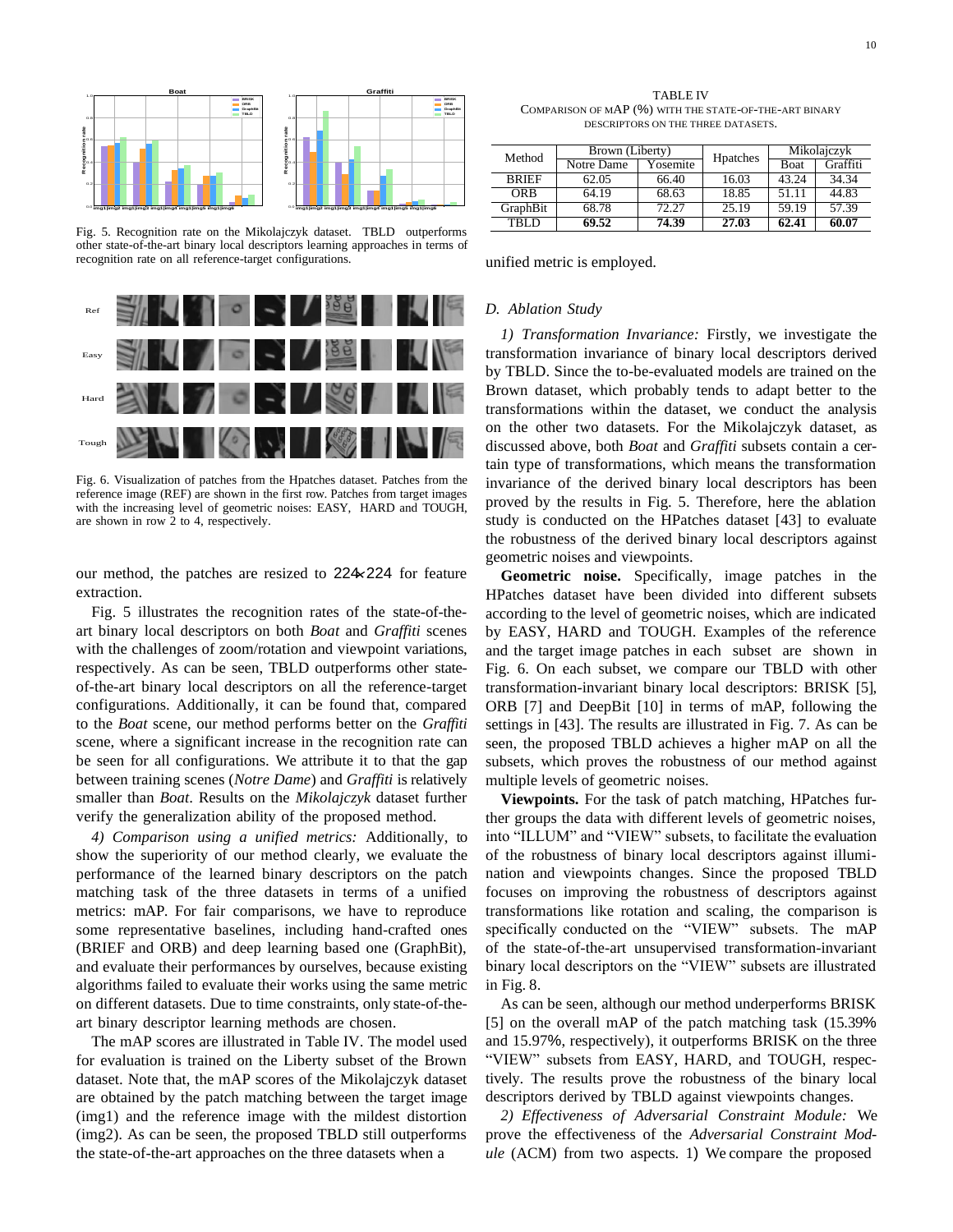

Fig. 7. Performance of the state-of-the-art transformation-invariant binary local descriptors on the three tasks in the HPatches dataset. For each task, data are divided into three subsets according to the level of geometrical noises, which are indicated by EASY, HARD, and TOUGH, respectively.

TABLE V COMPARISON OF 95% ERROR RATE (%) WITH THE MODEL TRAINED WITH THE EVENLY-DISTRIBUTIVE CONSTRAINT ON THE BROWN DATASET.

| Train                          | Yosemite   |         | Liberty<br>Notre Dame |         |            |          |
|--------------------------------|------------|---------|-----------------------|---------|------------|----------|
| Test                           | Notre Dame | Libertv | Yosemite              | Liberty | Notre Dame | Yosemite |
| Evenly-distributive constraint | 18.16      | 24.10   | 36.57                 | 21.93   | 15.72      | 37.67    |
| ACM                            | 16.53      | 21.95   | 35.09                 | 20.45   | 14.47      | 36.88    |



Fig. 8. Comparison with the state-of-the-art transformation-invariant binary local descriptors on the "VIEW" subsets of the patch matching task in terms of  $mAP(\%)$ .

bottom-up strategy (ACM) with the evenly-distributive constraint employed to reduce the bit correlations in the existing works, such as DH [22] and DeepBit [10]. 2) We investigate the contribution of ACM by comparing the bit correlations of binary descriptors derived by models trained with (w/) and without (w/o) ACM. Since the HPatches [43] and the Mikolajczyk [44] are designed only for evaluation, we only conduct the comparisons on the Brown dataset [20].

**Comparison with the evenly-distributive constraint.** To compare with the evenly-distributive constraint, we remove ACM from the framework and employ the evenly-distributive constraint, which is denoted as follows,  $\overline{\phantom{a}}$ 

$$
L_M = \begin{array}{c} K \\ ||\mu_k - 0, 5||, 2 \\ k = 1 \end{array} \qquad \mu_k = \begin{array}{ccc} 1 & N \\ & b_{nk}, \\ & & (21) \end{array} \qquad \begin{array}{ccc} & & K(k-1) \\ & & & i, j = i \\ & & N & i, j = i \end{array}
$$

 $m$ <sup>*n*</sup> $p$ </sub>  $p$ <sup>*d*</sup> $p$ <sup>*a*</sup> $p$ </sub> *diacohieral bit over N* samples within a mini-batch.

Therefore, the overall objective for the to-be-compared models can be derived as,

$$
L = L_{C_r} + LC_b + \beta L_Q + \lambda L_N + L_M.
$$
 (22)

The performances of the derived binary descriptors are evaluated in terms of 95% error rates, which are reported in Table V. It can be observed that binary descriptors derived by the proposed method outperform those derived by the model trained with the evenly-distributive constraint with lower 95% error rates.

TABLE VI COMPARISON OF THE MEAN ABSOLUTE CORRELATIONS (%) OF BINARY LOCAL DESCRIPTORS DERIVED BY MODELS WITH (W/) AND WITHOUT (W/O) *Adversarial Constraint Module*. ∆ REFERS TO THE RELATIVE DECREASE.

|            | w/    | w/o   |            |
|------------|-------|-------|------------|
| Yosemite   | 13.73 | 14.25 | $-3.65%$   |
| Notre Dame | 7.43  | 9.64  | $-22.92\%$ |
| Liberty    | 9.64  | 10.26 | $-6.04\%$  |

**Bit correlation reduction.** To investigate the reduction of bit correlations brought by ACM, we compare the correlations between bits of binary descriptors derived by the models trained with (w/) and without (w/o) ACM, respectively. Specifically, we train the proposed network on the three subsets of the Brown dataset separately, with the same experimental settings, except that ACM is removed from each model.

corresponding *k*-bit binary descriptors  $B = \{b_1, \ldots, b_n\}$ , the With the derived binary descriptors, the average bit correlations are evaluated by *mean Absolute Correlations* (mAC). Specifically, given *N* to-be-evaluated image patches with mAC score is calculated as follows,

$$
mAC = \frac{1}{k(k-1)} \prod_{i,j=i} |P_{ij}|, \tag{23}
$$

where K is the length of binary descriptors and 
$$
\mu_k
$$
 denotes the mean value of each bit over N samples within a mini-batch. (24)

where*Pij* presentsthe*Pearson correlation coefficient* between the *i*-th bit and the *j*-th bit. Specifically, *bin* denotes the *i*-th bit of the binary descriptor of the *n*-th image patch.  $b_i$  and  $b_i$ are the mean values of the *i*-th bit and the *j*-th bit over *N*  image patches. According to the definition of mAC, it can be inferred that *a lower mACscore meanslower bit correlations.*

The mAC scores of binary local descriptors derived by models with (w) or without (w/o) ACM are reported in Table VI. As can be seen, with ACM, the correlation between bits is reduced by 3.65%, 22.92%, 6.04%, respectively, in terms of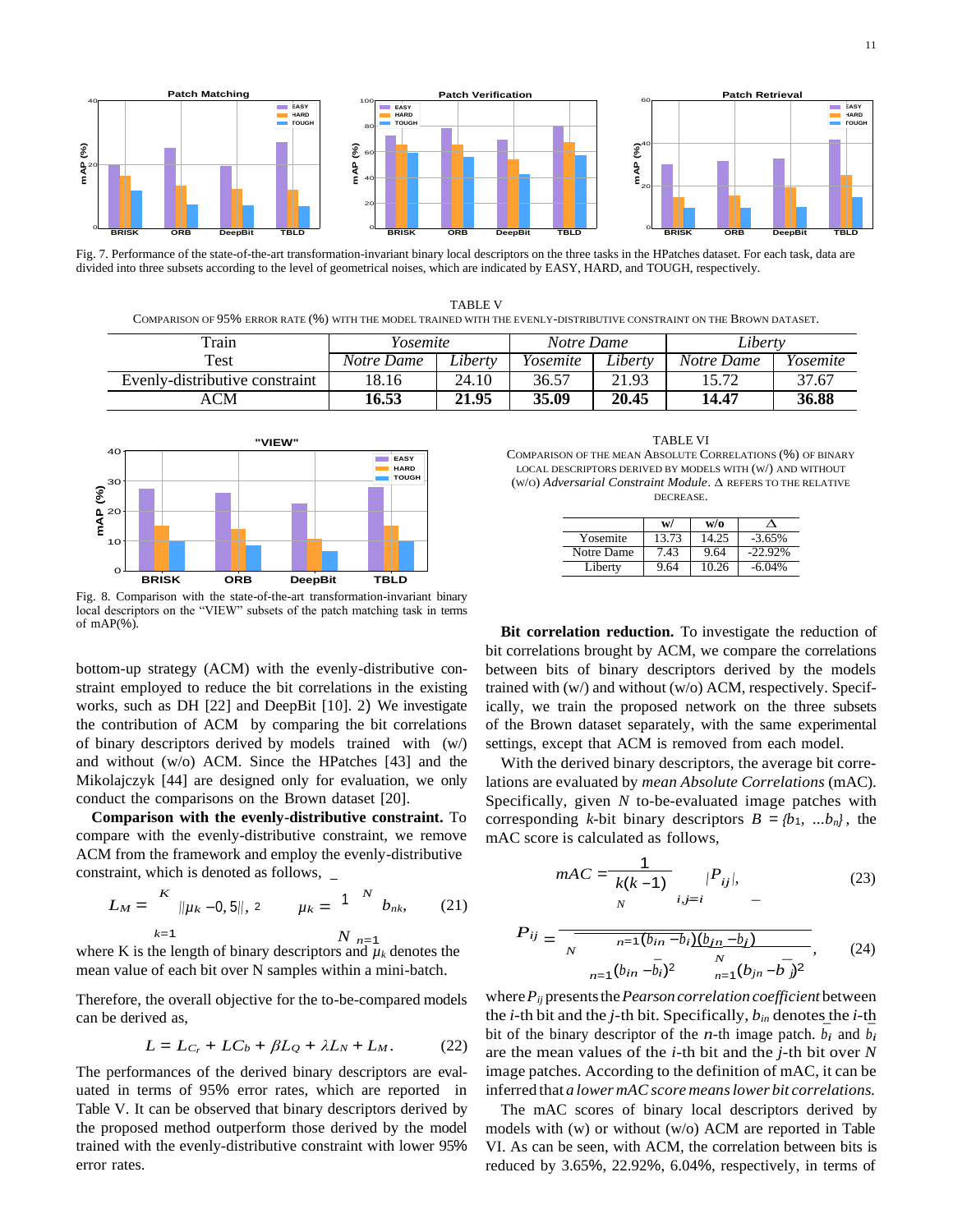mAC score, which proves its effectiveness on bits correlation reduction.

## V. CONCLUSION

In this paper, we have proposed a Transformation-invariant Binary Local Descriptor learning method, termed TBLD, which is trained in an unsupervised manner. Three major contributions are made in the paper. First, we proposed a framework that derives transformation-invariant binary local descriptors. Based on the argumentation that the same object should be described by the same local descriptors, the original image patches and their transformed counterparts are projected to an identical Euclidean subspace and an identical Hamming subspace with the help of the contrastive loss. Second, to solve the problem brought by directly applying the scheme of image hashing in local descriptor learning, which refers to the high correlations between bits, we propose an *Adversarial Constraint Module* (ACM). A set of low-coupling binary codes are introduced to guide the learning of binary local descriptors. By means of Wasserstein loss, the framework is optimized to transfer the distribution of the learned binary local descriptors to the low-coupling ones, thereby making the learned ones as low-coupling as possible. Third, experimental results on three benchmark datasets well demonstrate the superiority of the proposed approach over the state-of-the-art methods.

## **APPENDIX**

#### *A. Image entropy*

For the experiment mentioned in Section I, we evaluate the average amount of information conveyed by image patches and images with *Shannon entropy*, which serves as a measurement of image information and is extensively used in image processing applications [45]. The Shannon Entropy is defined as,

$$
E = -\frac{256}{p_i log(p_i)},
$$
 (25)

where  $p_i$  denotes the probability of the *i*-th gray-level value occurring in an image or an image patch. A higher Shannon entropy means more information are carried.

## **REFERENCES**

- [1] L. Ding, Y. Tian, H. Fan, C. Chen, and T. Huang, "Joint coding of local and global deep features in videos for visual search," *IEEE Transactions on Image Processing*, vol. 29, pp. 3734–3749, 2020.
- [2] Y. Shen, R. Ji, K. Yang, C. Deng, and C. Wang, "Category-aware spatial constraint for weakly supervised detection," *IEEE Transactions on Image Processing*, vol. 29, pp. 843–858, 2019.
- [3] Y. Zhang, Y. Huang, S. Yu, and L. Wang, "Cross-view gait recognition by discriminative feature learning," *IEEE Transactions on Image Processing*, vol. 29, pp. 1001–1015, 2019.
- [4] S. Qiao, R. Wang, S. Shan, and X. Chen, "Deep heterogeneous hashing for face video retrieval," *IEEE Transactions on Image sProcessing*, vol. 29, pp. 1299–1312, 2019.
- [5] S. Leutenegger, M. Chli, and R. Siegwart, "Brisk: Binary robust invariant scalable keypoints," in *2011 IEEE international conference on computer vision (ICCV)*. Ieee, 2011, pp. 2548–2555.
- [6] M. Calonder, V. Lepetit, C. Strecha, and P. Fua, "Brief: Binary robust independent elementary features," in *European conference on computer vision*. Springer, 2010, pp. 778–792.
- [7] E. Rublee, V. Rabaud, K. Konolige, and G. R. Bradski, "Orb: An efficient alternative to sift or surf." in *ICCV*, vol. 11. Citeseer, 2011, p. 2.
- [8] T. Trzcinski, M. Christoudias, and V. Lepetit, "Learning image descriptors with boosting," *IEEE transactions on pattern analysis and machine intelligence*, vol. 37, no. 3, pp. 597–610, 2014.
- [9] C. Strecha, A. Bronstein, M. Bronstein, and P. Fua, "Ldahash: Improved matching with smaller descriptors," *IEEE transactions on pattern analysis and machine intelligence*, vol. 34, no. 1, pp. 66–78, 2011.
- [10] K. Lin, J. Lu, C.-S. Chen, J. Zhou, and M.-T. Sun, "Unsupervised deep learning of compact binary descriptors," IEEE transactions on pattern *analysis and machine intelligence*, vol. 41, no. 6, pp. 1501–1514, 2018.
- [11] Y. Duan, J. Lu, Z. Wang, J. Feng, and J. Zhou, "Learning deep binary descriptor with multi-quantization." *IEEE transactions on pattern analysis and machine intelligence*, vol. 41, no. 8, pp. 1924–1938, 2019.
- [12] Y. Tian, B. Fan, and F. Wu, "L2-net: Deep learning of discriminative patch descriptor in euclidean space," in *Proceedings of the IEEE Conference on Computer Vision and Pattern Recognition*, 2017, pp. 661– 669.
- [13] Y. Duan, Z. Wang, J. Lu, X. Lin, and J. Zhou, "Graphbit: Bitwise interaction mining via deep reinforcement learning," in *Proceedings of the IEEE Conference on Computer Vision and Pattern Recognition*, 2018, pp. 8270–8279.
- [14] A. Mishchuk, D. Mishkin, F. Radenovic, and J. Matas, "Working hard to know your neighbor's margins: Local descriptor learning loss," in *Advances in Neural Information Processing Systems*, 2017, pp. 4826– 4837.
- [15] J. Ye, S. Zhang, T. Huang, and Y. Rui, "Cdbin: Compact discriminative binary descriptor learned with efficient neural network," *IEEE Transactions on Circuits and Systems for Video Technology*, 2019.
- [16] M. Zieba, P. Semberecki, T. El-Gaaly, and T. Trzcinski, "Bingan: Learning compact binary descriptors with a regularized gan," in *Advances in Neural Information Processing Systems*, 2018, pp. 3608–3618.
- [17] D. G. Lowe, "Distinctive image features from scale-invariant keypoints," *International journal of computer vision*, vol. 60, no. 2, pp. 91–110, 2004.
- [18] Y. Li and J. van Gemert, "Deep unsupervised image hashing by maximizing bit entropy," *arXiv preprint arXiv:2012.12334*, 2020.
- [19] A. Krizhevsky, G. Hinton *et al.*, "Learning multiple layers of features from tiny images," 2009.
- [20] M. Brown, G. Hua, and S. Winder, "Discriminative learning of local image descriptors," *IEEE transactions on pattern analysis and machine intelligence*, vol. 33, no. 1, pp. 43–57, 2010.
- [21] Y. Guo, X. Zhao, G. Ding, and J. Han, "On trivial solution and high correlation problems in deep supervised hashing." AAAI, 2018.
- [22] V. Erin Liong, J. Lu, G. Wang, P. Moulin, and J. Zhou, "Deep hashing for compact binary codes learning," in *Proceedings of the IEEE conference on computer vision and pattern recognition*, 2015, pp. 2475–2483.
- [23] T. Chen, S. Kornblith, M. Norouzi, and G. Hinton, "A simple framework for contrastive learning of visual representations," in *Proceedings of the 37th International Conference on Machine Learning*, ser. Proceedings of Machine Learning Research, vol. 119. Virtual: PMLR, 13–18 Jul 2020, pp. 1597–1607.
- [24] Y. Gong, S. Lazebnik, A. Gordo, and F. Perronnin, "Iterative quantization: A procrustean approach to learning binary codes for large-scale image retrieval," *IEEE transactions on pattern analysis and machine intelligence*, vol. 35, no. 12, pp. 2916–2929, 2012.